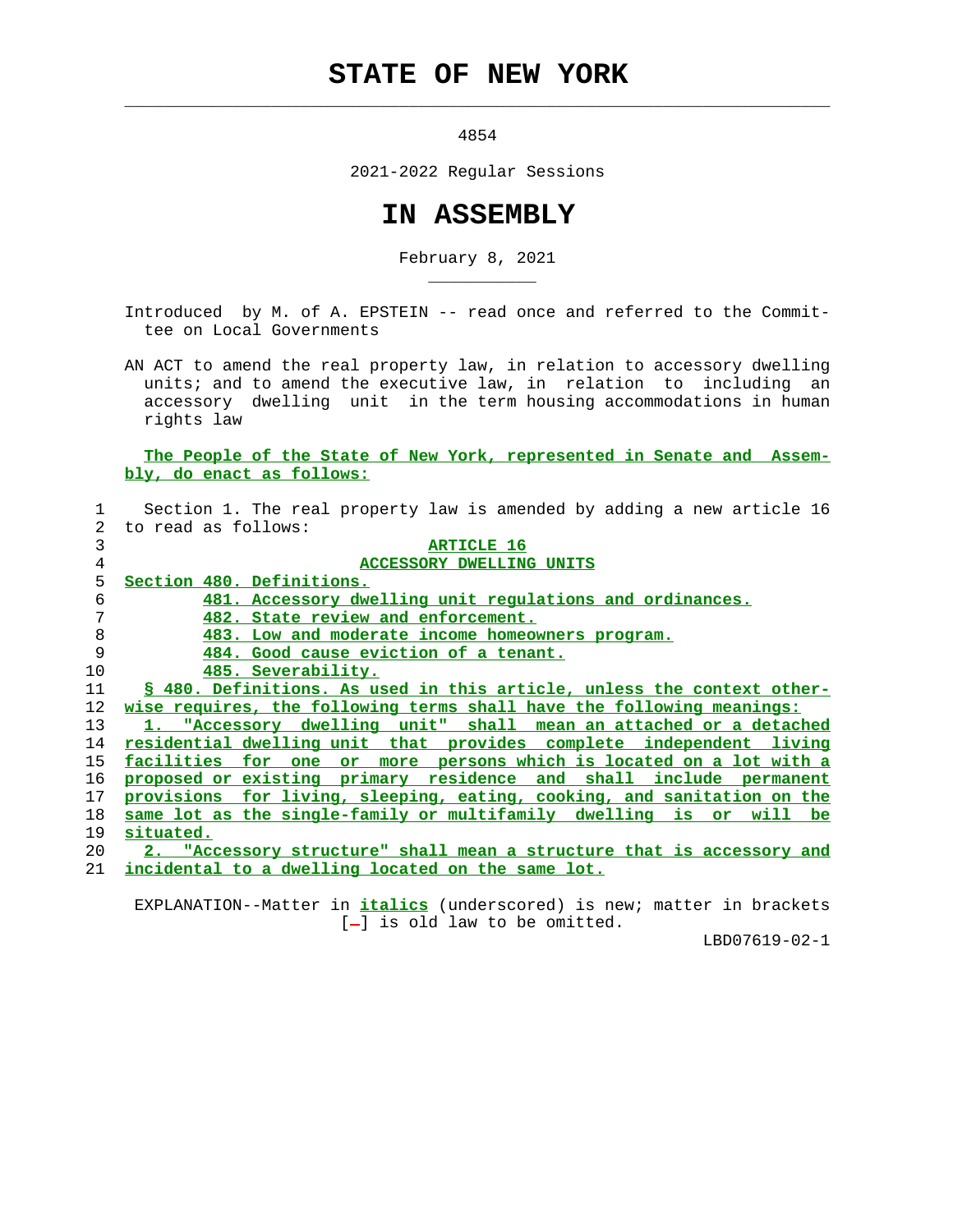| 1              | 3. "Living area" shall mean the interior habitable area of a dwelling                          |
|----------------|------------------------------------------------------------------------------------------------|
| 2              | unit, including basements, cellars, and attics but does not include a                          |
| 3              | garage or any accessory structure.                                                             |
| $\overline{4}$ | 4. "Local agency" shall mean a city, county, township, or borough.                             |
| 5              | 5. "Low-income homeowners" shall mean homeowners with an income,                               |
| 6              | adjusted for family size, not exceeding eighty percent of the area medi-                       |
| 7              | an income.                                                                                     |
| 8              | 6. "Moderate-income homeowners" shall mean homeowners with an income,                          |
| 9              | adjusted for family size, not exceeding one hundred and twenty percent                         |
| 10             | of the area median income.                                                                     |
|                |                                                                                                |
| 11             | 7. "Nonconforming zoning condition" shall mean a physical improvement                          |
| 12             | on a property that does not conform with current zoning standards.                             |
| 13             | 8. "Passageway" shall mean a pathway that is unobstructed and extends                          |
| 14             | from a street to one entrance of the accessory dwelling unit.                                  |
| 15             | 9. "Proposed dwelling" shall mean a dwelling that is the subject of a                          |
| 16             | permit application and that meets the requirements for permitting.                             |
| 17             | 10. "Impact fee" shall mean any payment imposed by a local agency for                          |
| 18             | the purpose of providing new or expanded public capital facilities or                          |
| 19             | infrastructure required to serve a new development.                                            |
| 20             | "Division" shall mean the New York state division of homes and<br>11.                          |
| 21             | <u>community renewal.</u>                                                                      |
| 22             | § 481. Accessory dwelling unit requlations and ordinances. 1.                                  |
| 23             | Notwithstanding any law, rule, policy, regulation or ordinance to the                          |
| 24             | contrary, a local agency shall, by ordinance, provide for the creation                         |
| 25             | of accessory dwelling units. Such ordinance shall:                                             |
|                | (a) Designate areas within the jurisdiction of the local agency where                          |
| 26             |                                                                                                |
| 27             | accessory dwelling units shall be permitted. Designated areas shall                            |
| 28             | include all areas zoned for single-family or multifamily residential                           |
| 29             | use, and all lots with an existing residential use.                                            |
| 30             | (b) Authorize the creation of at least one accessory dwelling unit per                         |
| 31             | <u>lot in designated areas.</u>                                                                |
| 32             | (c) Provide reasonable standards for accessory dwelling units that                             |
| 33             | include, but are not limited to height, landscape, architectural review                        |
| 34             | and maximum size of a unit. In no case shall such standards unnecessar-                        |
| 35             | ily impair the creation of accessory dwelling units.                                           |
| 36             | (d) Require accessory dwelling units to comply with the following:                             |
| 37             | (i) Such unit may be rented separate from the primary residence, but                           |
| 38             | shall not be sold or otherwise conveyed separate from the primary resi-                        |
| 39             | dence;                                                                                         |
| 40             | (ii) Such unit shall be located on a lot that includes a proposed or                           |
| 41             | existing residential dwelling;                                                                 |
| 42             | (iii) Such unit shall not be rented for a term less than thirty days;                          |
| 43             | and                                                                                            |
| 44             | (iv) Such unit shall be attached to or located within the proposed or                          |
| 45             | existing primary dwelling, including but not limited to attached                               |
| 46             | garages, storage areas, basements, cellars, similar spaces, or an acces-                       |
| 47             | sory structure or detached from the proposed or existing primary dwell-                        |
| 48             | ing and located on the same lot as the proposed or existing primary                            |
| 49             | dwelling.                                                                                      |
|                | (v) If there is an existing primary dwelling, the total floor area of                          |
| 50             |                                                                                                |
|                |                                                                                                |
| 51             | an attached accessory dwelling unit shall not exceed fifty percent of                          |
| 52             | the existing primary dwelling, unless such limit would prevent the                             |
| 53             | creation of an accessory dwelling unit that is no greater than six                             |
| 54<br>55       | hundred squared feet.<br>2. A local agency shall not establish by ordinance any of the follow- |

**ing:**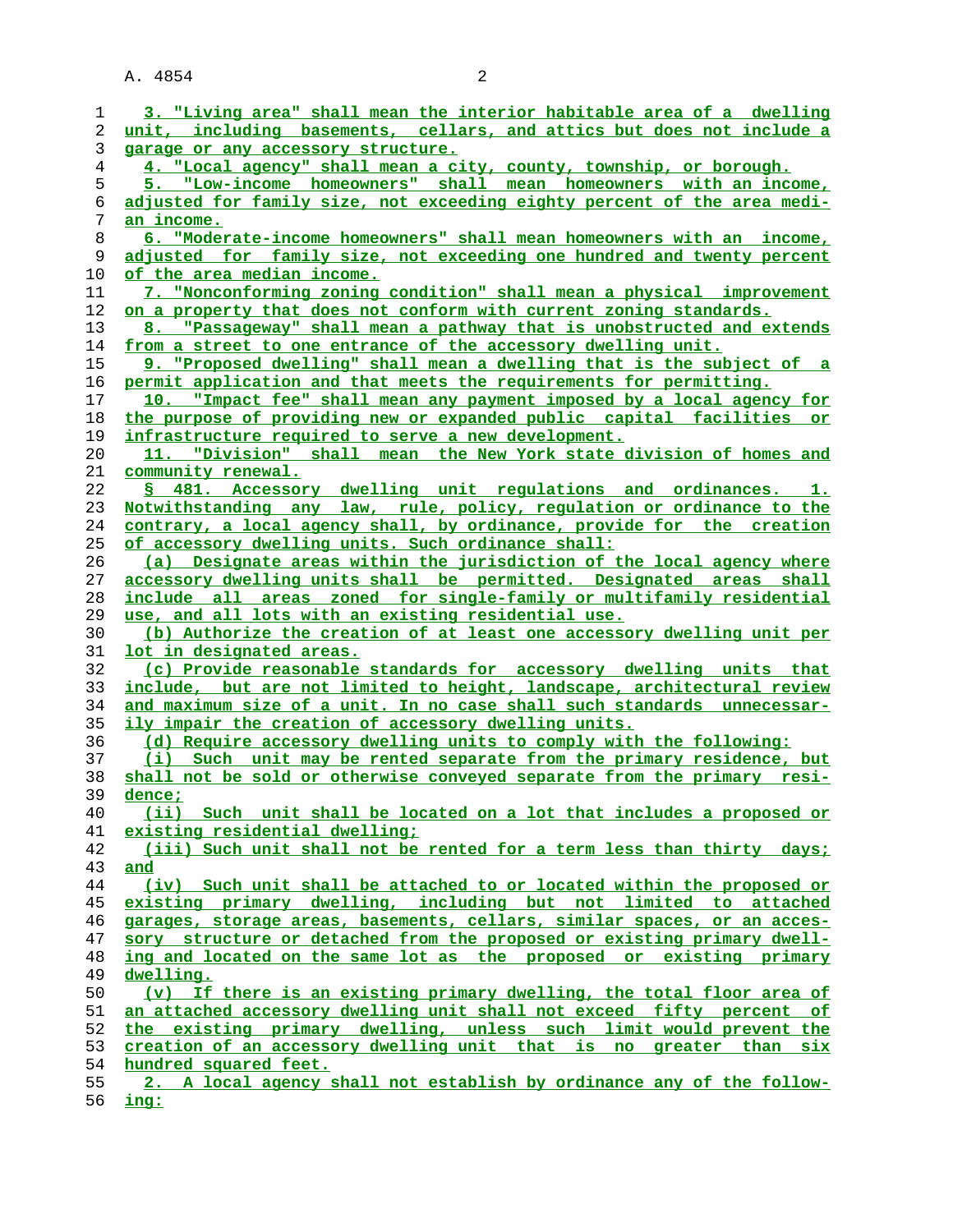**(a) A minimum square footage requirement for either an attached or detached accessory dwelling unit greater than two hundred square feet; (b) A maximum square footage requirement for either an attached or detached accessory dwelling unit that is less than fifteen hundred square feet; (c) Any other minimum or maximum size for an accessory dwelling unit, based upon a percentage of the proposed or existing primary dwelling, or limits on lot coverage, floor area ratio, open space, and minimum lot size, for either an attached or detached dwelling that does not permit at least an eight hundred square foot accessory dwelling unit with four- foot side and rear yard setbacks to be constructed in compliance with other local development standards; (d) A ceiling height requirement greater than seven feet; (e) If an accessory dwelling unit or a portion thereof is below curb level, a requirement that more than two feet of such unit's height be above curb level; (f) Any requirement that a passageway exist or be constructed in conjunction with the creation of an accessory dwelling unit; and (g) Any setback for an existing living area or accessory structure or a structure constructed in the same location and to the same dimensions as an existing structure that is converted to an accessory dwelling unit or to a portion of an accessory dwelling unit, or any setback of more than four feet from the side and rear lot lines for an accessory dwell- ing unit that is not converted from an existing structure or a new structure constructed in the same location and to the same dimensions as an existing structure. 3. No ordinance for the creation of accessory dwelling units pursuant to subdivision one of this section shall be considered in the applica- tion of any local ordinance, policy, or program to limit residential growth. 4. No parking requirement shall be imposed on an accessory dwelling unit. 5. The local agency shall not require that off-street parking spaces be replaced if a garage, carport, or covered parking structure is demol- ished in conjunction with the construction of an accessory dwelling unit or converted to an accessory dwelling unit. 6. Notwithstanding any local ordinance regulating the issuance of variances or special use permits, a permit application to create an accessory dwelling unit in conformance with the local ordinance shall be considered ministerially without discretionary review or a hearing. If there is an existing single-family or multifamily dwelling on the lot, the permitting agency shall act on the application to create an accesso- ry dwelling unit within sixty days from the date the local agency receives a completed application. If the permit application to create an accessory dwelling unit is submitted with a permit application to create a new residential dwelling on the lot, the permitting agency may delay acting on the permit application for the accessory dwelling unit until the permitting agency acts on the permit application to create the new dwelling, but the application to create the accessory dwelling unit shall be considered without discretionary review or hearing. If the applicant requests a delay, the sixty day time period shall be tolled for the period of the delay. A local agency may charge a fee not to exceed one thousand dollars for the reimbursement of the actual costs such local agency incurs pursuant to this subdivision, including the costs related to adopting or amending any ordinance that provide for the creation of an accessory dwelling unit.**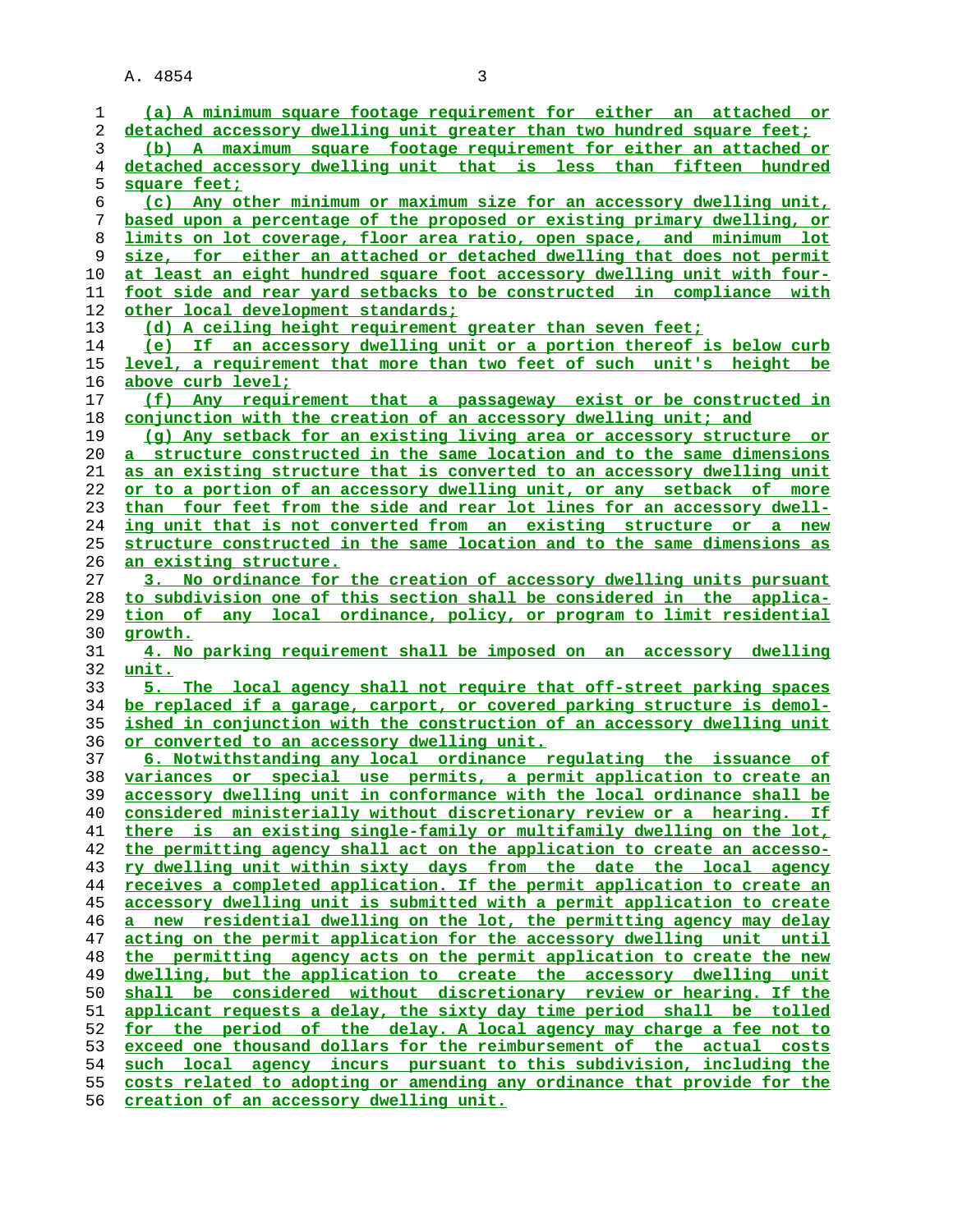| 1  | 7. Municipalities shall establish an administrative appeal process       |
|----|--------------------------------------------------------------------------|
| 2  | for the denial of a permit for accessory dwelling units. When a permit   |
| 3  | to create an accessory dwelling unit pursuant to an ordinance adopted    |
| 4  | pursuant to this section is denied, the agency shall issue a notice of   |
| 5  | denial which shall contain the reason such permit application was denied |
| 6  | and instructions on how the applicant may appeal such denial. All        |
|    |                                                                          |
| 7  | appeals shall be submitted to the issuing agency, or any decisional body |
| 8  | granting such permits, or any other appellate board or body, in writing  |
| 9  | within thirty days of such denial.                                       |
| 10 | 8. No other local ordinance, policy, or regulation shall be the basis    |
| 11 | for the denial of a building permit or a use permit under this section.  |
| 12 | 9. If a local agency has an existing accessory dwelling unit ordinance   |
| 13 | that fails to meet the requirements of this section, that ordinance      |
| 14 | shall be null and void. Such local agency shall thereafter apply the     |
| 15 | standards established in this section for the approval of accessory      |
| 16 | dwelling unit until such local agency adopts an ordinance that complies  |
| 17 | with this section.                                                       |
|    |                                                                          |
| 18 | 10. A local agency may amend its zoning ordinance or general plan to     |
| 19 | incorporate the policies, procedures, and provisions applicable to the   |
| 20 | creation of an accessory dwelling unit if such provisions are consistent |
| 21 | with this section.                                                       |
| 22 | 11. The local agency shall ensure that accessory dwelling units are      |
| 23 | not counted toward the allowable residential density, or any requirement |
| 24 | respecting lot coverage or open space, for the lot upon which the acces- |
| 25 | sory dwelling unit is located under the existing zoning designation for  |
| 26 | such lot. The local agency shall also ensure that accessory dwelling     |
| 27 | units are for a residential use that is consistent with the existing     |
| 28 | zoning designation for the lot. The accessory dwelling unit shall not be |
| 29 | considered in the application of any local ordinance, policy, or program |
| 30 | <u>to limit residential growth.</u>                                      |
| 31 | 12. No provision of the multiple dwelling law shall apply to an acces-   |
| 32 | sory dwelling unit, irrespective to whether such provisions of such law  |
| 33 | apply to the primary dwelling, and a dwelling otherwise exempt from the  |
| 34 | provisions of the multiple dwelling law shall not fall under the         |
| 35 | provisions of such law as a result of the addition of an accessory       |
|    | dwelling unit.                                                           |
| 36 |                                                                          |
| 37 | 13. A local agency may require no more than one point of exterior        |
| 38 | access by door from the proposed or existing residential dwelling.       |
| 39 | 14. A local agency shall not require, as a condition for ministerial     |
| 40 | approval of a permit application for the creation of an accessory dwell- |
| 41 | ing unit, the correction of nonconforming zoning conditions.             |
| 42 | 15. Where an accessory dwelling unit requires a new or separate utili-   |
| 43 | ty connection directly between the accessory dwelling unit and the util- |
| 44 | ity, the connection may be subject to a connection fee or capacity       |
| 45 | charge that shall be proportionate to the burden of the proposed acces-  |
| 46 | sory dwelling unit, based upon either its size or the number of its      |
| 47 | plumbing fixtures upon the water or sewer system. Such fee or charge     |
| 48 | shall not exceed the reasonable cost of providing such utility           |
| 49 | connection. A local agency shall not impose any other impact fee in      |
| 50 | connection with an accessory dwelling unit.                              |
| 51 | 16. The first lawful occupancy of an accessory dwelling unit shall       |
| 52 | occur at a time when a unit in the primary dwelling is owner-occupied,   |
| 53 | and such owner-occupation must continue for at least one year following  |
| 54 | the first legal occupancy of the accessory dwelling unit. A local agency |
| 55 | shall not impose any other owner occupancy requirement for either the    |
| 56 | primary dwelling or the accessory dwelling unit.                         |
|    |                                                                          |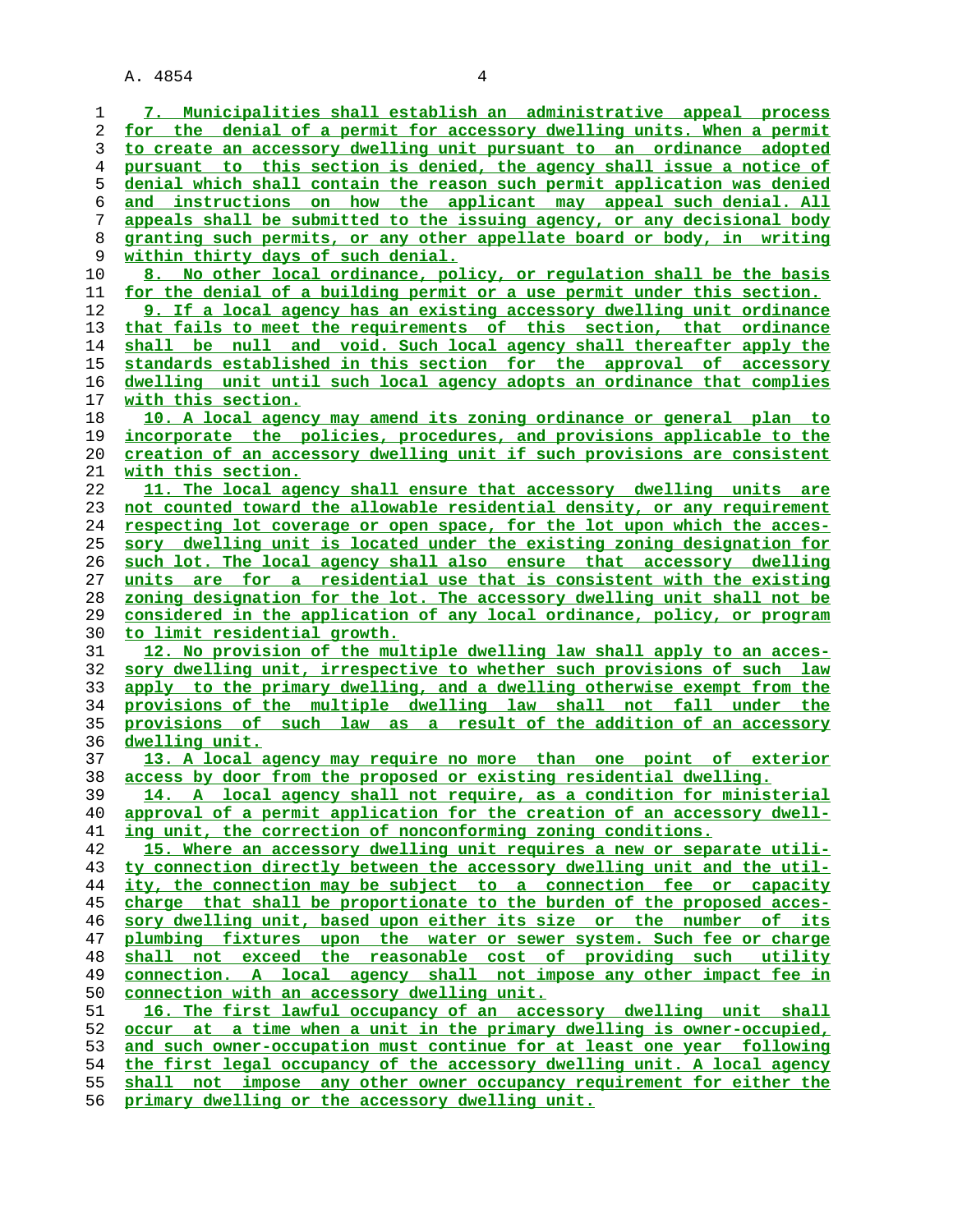| 1        | 17. A local agency shall not impose any health or safety requirement                                                                        |
|----------|---------------------------------------------------------------------------------------------------------------------------------------------|
| 2        | on accessory dwelling units that is not necessary to protect the health                                                                     |
| 3        | and safety of the occupants of such a dwelling.                                                                                             |
| 4        | 18. A local agency shall not issue a certificate of occupancy or its                                                                        |
| 5        | equivalent for an accessory dwelling unit before the local agency issues                                                                    |
| 6        | <u>a certificate of occupancy or its equivalent for the primary dwelling.</u>                                                               |
| 7        | 19. A local agency shall adopt an ordinance pursuant to this section                                                                        |
| 8        | within one hundred eighty days of the effective date of this article.                                                                       |
| 9        | § 482. State review and enforcement. 1. A local agency shall submit a                                                                       |
| 10       | copy of the ordinance adopted pursuant to section four hundred eighty-                                                                      |
| 11       | one of this article to the division within thirty days after such                                                                           |
| 12       | <u>adoption.</u>                                                                                                                            |
| 13       | 2. (a) Within sixty days of receipt of a local agency's ordinance, or                                                                       |
| 14       | sixty days after expiration of the time to submit said ordinance, the                                                                       |
| 15       | division shall submit written findings to the local agency as to whether                                                                    |
| 16       | the local agency's ordinance complies with this article. Such findings                                                                      |
| 17       | shall include a determination as to whether the local agency's ordinance                                                                    |
| 18       | contains rules that are not reasonable within the meaning of paragraph                                                                      |
| 19       | (c) of subdivision one of section four hundred eighty-one of this arti-                                                                     |
| 20       | <u>cle. If the division finds that the local agency's ordinance does not</u>                                                                |
| 21       | comply with this article, such division shall notify such local agency                                                                      |
| 22       | and shall provide such local agency with a reasonable time, no longer                                                                       |
| 23       | than thirty days, to respond to the findings before taking any other                                                                        |
| 24       | <u>action authorized under this section.</u>                                                                                                |
| 25       | (b) The local agency shall consider the findings made by the division                                                                       |
| 26       | pursuant to this subdivision and shall do one of the following:                                                                             |
| 27       | (i) Amend the ordinance to comply with the findings of the division;                                                                        |
| 28       | or                                                                                                                                          |
| 29       | (ii) Adopt the ordinance without amendments to comply with the find-                                                                        |
| 30       | ings of the division. The local agency shall include findings in its                                                                        |
| 31       | resolution adopting such ordinance that explain the reasons the local                                                                       |
| 32       | agency believes that the ordinance complies with this article despite                                                                       |
| 33       | the findings of the division.                                                                                                               |
| 34       | 3. (a) If, within thirty days of the local agency's response to the                                                                         |
| 35       | division's findings, or thirty days after the expiration of the local                                                                       |
| 36       | agency's time to respond, the division determines that the ordinance                                                                        |
| 37       | does not comply with this article, the division shall:                                                                                      |
| 38       | (i) notify the local agency and the attorney general that the local                                                                         |
| 39       | agency is in violation of state law; and                                                                                                    |
| 40       | (ii) revise the ordinance to comply with this article and direct the                                                                        |
| 41       | local agency to adopt it.                                                                                                                   |
| 42<br>43 | (b) Where a local agency is in violation of state law, the attorney<br>general may bring a civil action to enforce the requirements of this |
| 44       |                                                                                                                                             |
| 45       | <u>article.</u><br>4. The division may review, adopt, amend, or repeal guidelines to                                                        |
| 46       | implement uniform standards or criteria that supplement or clarify the                                                                      |
| 47       | terms, references, and standards set forth in this article.                                                                                 |
| 48       | 5. Within one hundred days of the effective date of this article, the                                                                       |
| 49       | division shall promulgate a model local ordinance that conforms to the                                                                      |
| 50       | requirements of this article.                                                                                                               |
| 51       | 6. The division shall issue an annual report, on or before July first                                                                       |
| 52       | of each year, that summarizes:                                                                                                              |
| 53       | (a) the activities the division has taken pursuant to this section;                                                                         |
| 54       | (b) local agencies' compliance with the terms of this article; and                                                                          |
|          |                                                                                                                                             |
| 55       | (c) the development of accessory dwelling units in the state.                                                                               |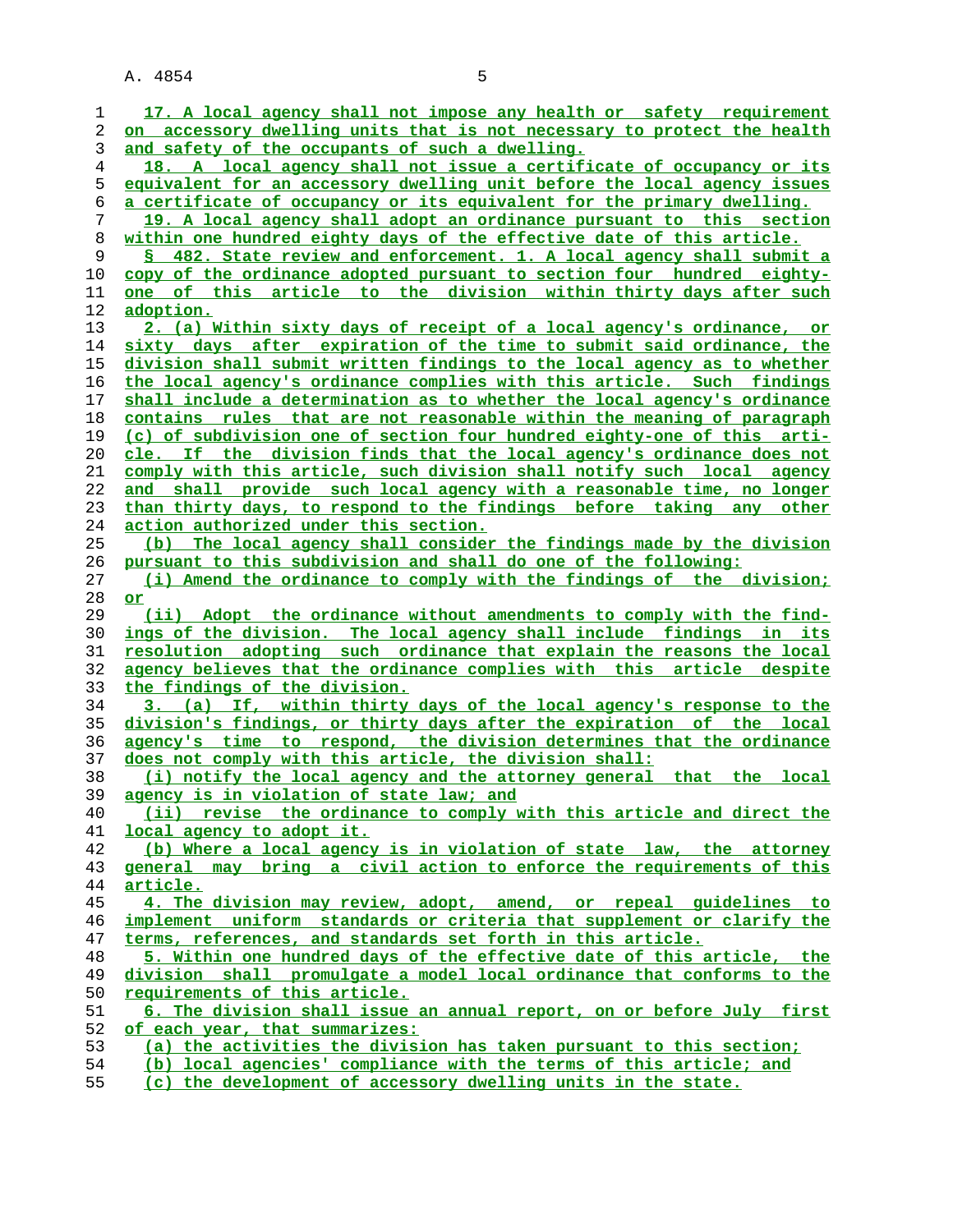| 1        | § 483. Low and moderate income homeowners program. 1. Within one                                                                             |
|----------|----------------------------------------------------------------------------------------------------------------------------------------------|
| 2        | hundred eighty days of the effective date of this article, the division                                                                      |
| 3        | shall establish a lending program to assist low-income homeowners and                                                                        |
| 4        | moderate-income homeowners in securing financing for the creation of                                                                         |
|          |                                                                                                                                              |
| 5        | accessory dwelling units.                                                                                                                    |
| 6        | 2. An accessory dwelling unit financed with the assistance of such                                                                           |
| 7        | program shall be offered for rent at a below-market rate for a period of                                                                     |
| 8        | fifteen years.                                                                                                                               |
| 9        | 3. The division shall promulgate program criteria and quidelines                                                                             |
|          |                                                                                                                                              |
| 10       | necessary to carry out such program.                                                                                                         |
| 11       | 4. Such program shall be funded through capital projects appropri-                                                                           |
| 12       | ations and reappropriations set forth in the state fiscal year housing                                                                       |
| 13       | program.                                                                                                                                     |
| 14       | 5. The division shall issue an annual report, on or before July first                                                                        |
| 15       | of each year, that includes an itemized list of each project financed                                                                        |
|          |                                                                                                                                              |
| 16       | through the program, including a brief description of the project,                                                                           |
| 17       | street address, and county. Such report shall also summarize the demo-                                                                       |
| 18       | graphic characteristics of participating homeowners, including income,                                                                       |
| 19       | <u>race, ethnicity, and sex.</u>                                                                                                             |
| 20       | 6. Within one hundred eighty days of the effective date of this arti-                                                                        |
|          | cle, the division shall establish a program to provide technical assist-                                                                     |
| 21       |                                                                                                                                              |
| 22       | ance to all homeowners seeking to create an accessory dwelling unit.                                                                         |
| 23       | § 484. Good cause eviction of a tenant. 1. As used in this section,                                                                          |
| 24       | the following terms shall have the following meanings:                                                                                       |
| 25       | (a) "Landlord" shall mean any owner, lessor, sublessor, assignor, or                                                                         |
| 26       | other person receiving or entitled to receive rent for the occupancy of                                                                      |
| 27       | any accessory dwelling unit or an agent of any of the foregoing.                                                                             |
|          |                                                                                                                                              |
| 28       | (b) "Tenant" shall mean a tenant, sub-tenant, lessee, sublessee,                                                                             |
|          |                                                                                                                                              |
| 29       | assignee of an accessory dwelling unit.                                                                                                      |
| 30       | (c) "Rent" shall mean any consideration, including any bonus, benefit                                                                        |
| 31       | or gratuity demanded or received for or in connection with the                                                                               |
|          |                                                                                                                                              |
| 32       | possession, use or occupancy of an accessory dwelling unit or the                                                                            |
| 33       | execution or transfer of a lease for such a unit.                                                                                            |
| 34       | (d) "Disabled person" shall mean a person who has an impairment which                                                                        |
| 35       | results from anatomical, physiological or psychological conditions,                                                                          |
| 36       | other than addiction to alcohol, gambling, or any controlled substance,                                                                      |
| 37       | which are demonstrable by medically acceptable clinical and laboratory                                                                       |
| 38       |                                                                                                                                              |
| 39       | diagnostic techniques, and which are expected to be permanent and which                                                                      |
|          | substantially limit one or more of such person's major life activities.                                                                      |
| 40       | 2. This section shall apply to all accessory dwelling units except:                                                                          |
| 41       | (a) premises sublet pursuant to section two hundred twenty-six-b of                                                                          |
| 42       | this chapter, or otherwise, where the sublessor seeks in good faith to                                                                       |
| 43       | recover possession of such housing accommodation for their own personal                                                                      |
| 44       | use and occupancy;                                                                                                                           |
| 45       |                                                                                                                                              |
|          | (b) premises the possession, use or occupancy of which is solely inci-                                                                       |
| 46       | dent to employment and such employment is being lawfully terminated; and                                                                     |
| 47       | (c) premises otherwise subject to requlation of rents or evictions                                                                           |
| 48       | pursuant to state or federal law to the extent that such state or feder-                                                                     |
| 49       | al law requires good cause for termination or non-renewal of such tenan-                                                                     |
| 50       | <u>cies.</u>                                                                                                                                 |
| 51       | 3. No landlord shall, by action to evict or to recover possession, by                                                                        |
|          |                                                                                                                                              |
| 52       | exclusion from possession, by failure to renew any lease, or otherwise,                                                                      |
| 53       | remove any tenant from an accessory dwelling unit except for good cause                                                                      |
| 54       | pursuant to subdivision four of this section.                                                                                                |
| 55<br>56 | 4. (a) No landlord shall remove a tenant from any accessory dwelling<br>unit, or attempt such removal or exclusion from possession, notwith- |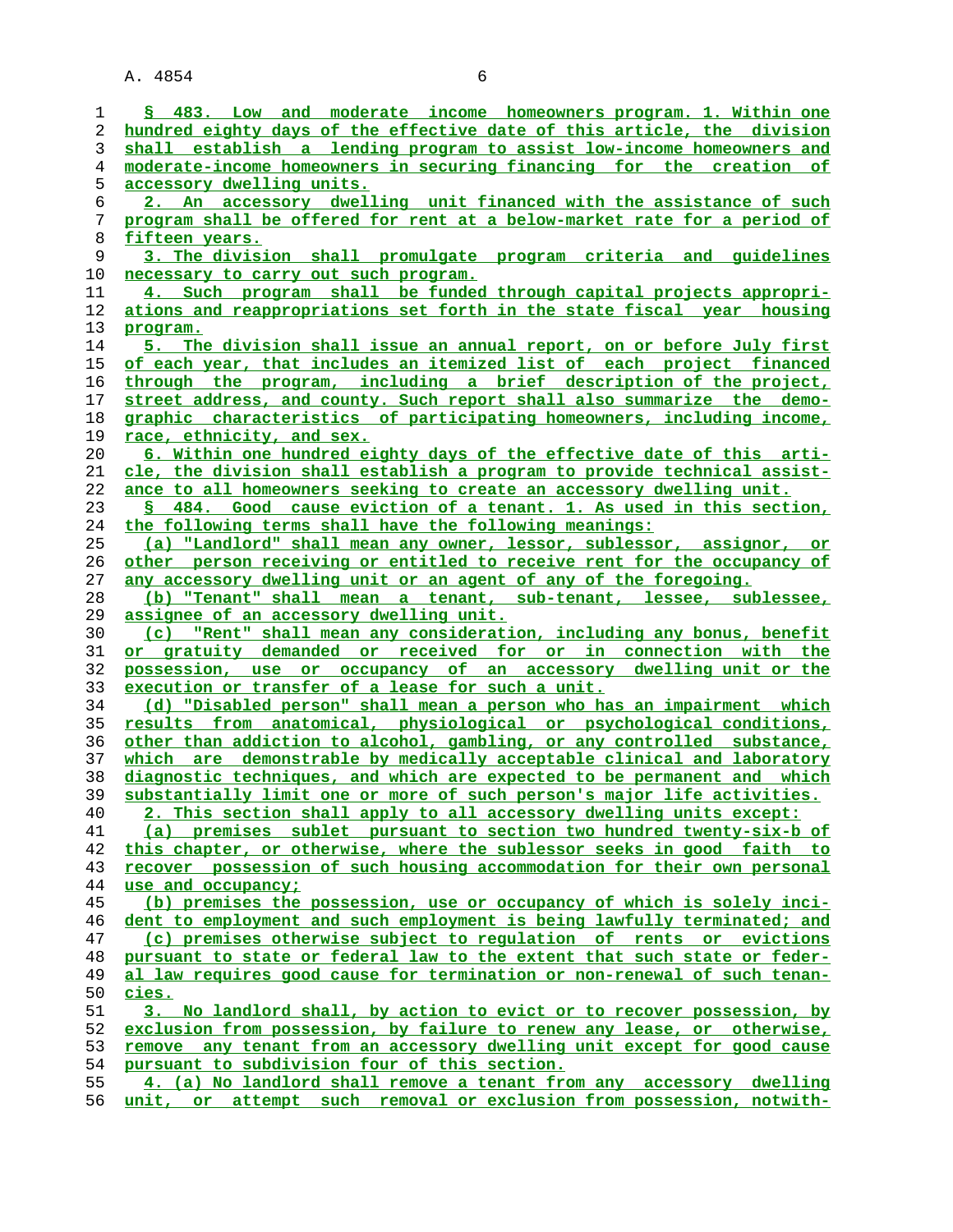**standing that the tenant has no written lease or that the lease or other rental agreement has expired or otherwise terminated, except upon order of a court of competent jurisdiction entered in an appropriate judicial action or proceeding in which the petitioner or plaintiff has estab- lished one of the following grounds as good cause for removal or eviction: (i) The tenant has failed to pay rent due and owing, provided however that the rent due and owing, or any part thereof, did not result from a rent increase which is unreasonable or imposed for the purpose of circumventing the intent of this section. In determining whether all or part of the rent due and owing is the result of an unreasonable rent increase, it shall be a rebuttable presumption that the rent for a dwelling not protected by rent regulation is unreasonable if said rent has been increased in any calendar year by a percentage exceeding either three percent or one and one-half times the annual percentage change in the consumer price index for the region in which the housing accommo- dation is located, as established the August preceding the calendar year in question, whichever is greater; (ii) The tenant is violating a substantial obligation of his or her tenancy, other than the obligation to surrender possession, and after receiving written notice from the landlord requiring that the substan- tial violation be cured, the tenant has failed to cure such violation within ten days of receipt of such notice, provided however, that the obligation of tenancy for which violation is claimed was not imposed for the purpose of circumventing the intent of this section; (iii) The tenant is committing or permitting a nuisance in such acces- sory dwelling unit, or is damaging the unit, whether maliciously, inten- tionally, recklessly, or negligently; or the tenant's conduct is such as to interfere with the comfort of the landlord or other tenants or occu- pants of the same or adjacent buildings or structures; (iv) Occupancy of accessory dwelling unit by the tenant is in violation of or causes a violation of law and the landlord is subject to**

**civil or criminal penalties therefore; provided however that an agency of the state or municipality having jurisdiction has issued an order requiring the tenant to vacate the unit. No tenant shall be removed from possession of a unit on such ground unless the court finds that the cure of the violation of law requires the removal of the tenant and that the landlord did not through neglect or deliberate action or failure to act create the condition necessitating the vacate order. In instances where the landlord does not undertake to cure conditions of the housing accom- modation causing such violation of the law, the tenant shall have the right to pay or secure payment in a manner satisfactory to the court, to cure such violation provided that any tenant expenditures shall be applied against rent to which the landlord is entitled. In instances where removal of a tenant is absolutely essential to his or her health and safety, the removal of the tenant shall be without prejudice to any leasehold interest or other right of occupancy the tenant may have and the tenant shall be entitled to resume possession at such time as the dangerous conditions have been removed. Nothing herein shall abrogate or otherwise limit the right of a tenant to bring an action for monetary damages against the landlord to compel compliance by the landlord with all applicable state or municipal laws or housing codes; (v) The tenant is using or permitting the accessory dwelling unit to**

**be used for an illegal purpose;**

**(vi) The tenant has unreasonably refused the landlord access to the accessory dwelling unit for the purpose of making necessary repairs or**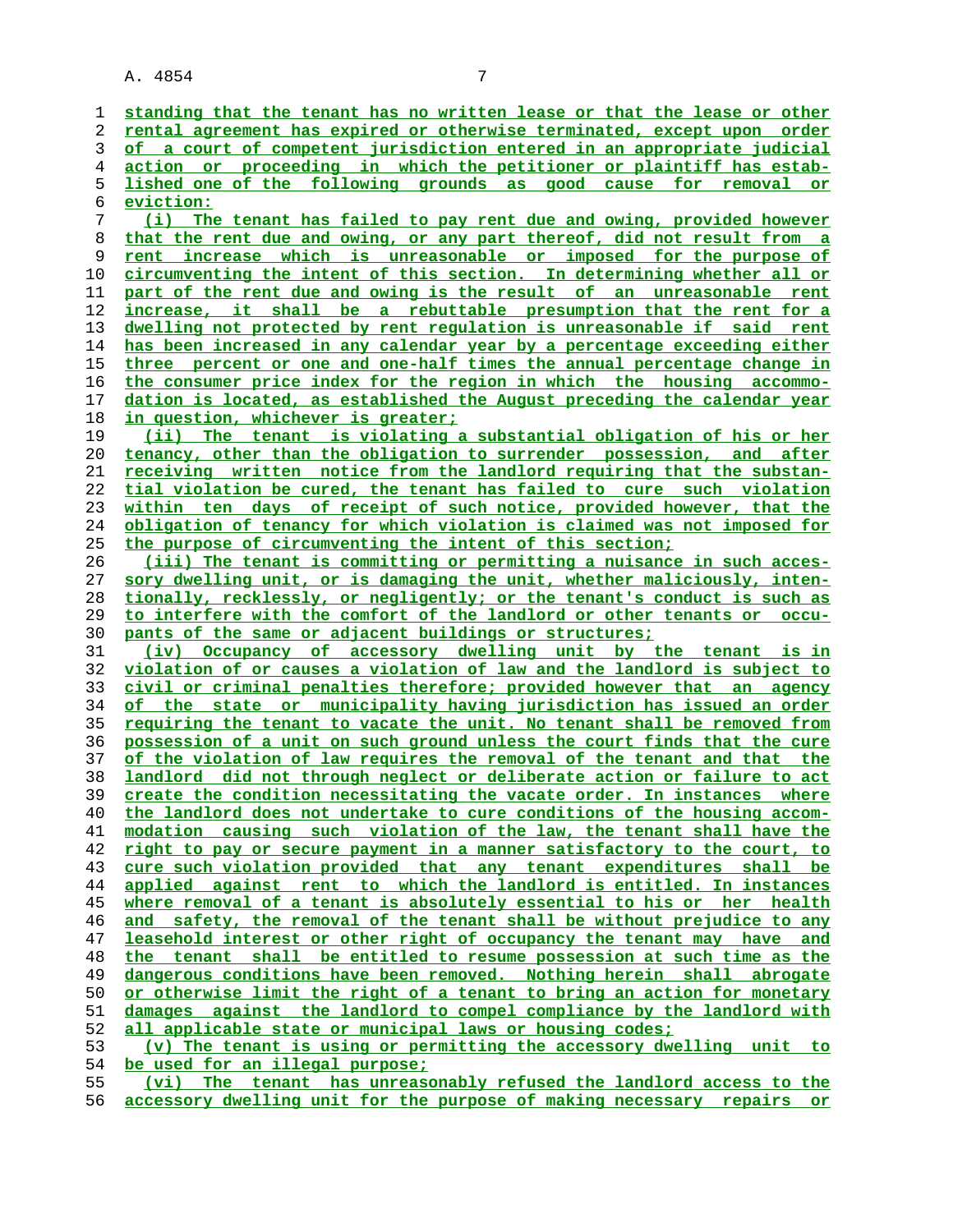| 1  | improvements required by law or for the purpose of showing the housing             |
|----|------------------------------------------------------------------------------------|
| 2  | accommodation to a prospective purchaser, mortgagee or other person                |
| 3  | having a legitimate interest therein; or                                           |
| 4  | (vii) The landlord seeks in good faith to recover possession of an                 |
| 5  | accessory dwelling unit because of immediate and compelling necessity              |
|    |                                                                                    |
| 6  | for his or her own personal use and occupancy as his or her principal              |
| 7  | residence, or the personal use and occupancy as principal residence of             |
| 8  | his or her spouse, parent, child, stepchild, father-in-law or mother-in-           |
| 9  | law, when no other suitable accommodation in such dwelling is available.           |
| 10 | This paragraph shall permit recovery of only one accessory dwelling unit           |
| 11 | and shall not apply to an accessory dwelling unit occupied by a tenant             |
| 12 | who is sixty-two years of age or older or who is a disabled person.                |
| 13 | (b) A tenant required to surrender a housing accommodation by virtue               |
| 14 | of the operation of subparagraph (vii) of paragraph (a) of this subdivi-           |
|    |                                                                                    |
| 15 | sion shall have a cause of action in any court of competent jurisdiction           |
| 16 | for damages, declaratory, and injunctive relief against a landlord or              |
| 17 | purchaser of the premises who makes a fraudulent statement regarding a             |
| 18 | proposed use of the accessory dwelling unit. In any action or proceeding           |
| 19 | brought pursuant to this paragraph, a prevailing tenant shall be enti-             |
| 20 | tled to recovery of actual damages, and reasonable attorneys' fees.                |
| 21 | (c) Nothing in this section shall abrogate or limit the tenant's right             |
| 22 | pursuant to section seven hundred fifty-one of the real property actions           |
| 23 | and proceedings law to permanently stay the issuance or execution of a             |
| 24 | warrant or eviction in a summary proceeding, whether characterized as a            |
|    |                                                                                    |
| 25 | nonpayment, objectionable tenancy, or holdover proceeding, the underly-            |
| 26 | ing basis of which is the nonpayment of rent, so long as the tenant                |
| 27 | complies with the procedural requirements of section seven hundred                 |
| 28 | fifty-one of the real property actions and proceedings law.                        |
| 29 | 5. No action shall be maintainable and no judgment of possession shall             |
| 30 | be entered for accessory dwelling units pursuant to this section unless            |
| 31 | the landlord has complied with any and all applicable laws governing               |
| 32 | such action or proceeding and has complied with any and all applicable             |
| 33 | laws governing notice to tenants, including without limitation the                 |
| 34 | manner and the time of service of such notice and the contents of such             |
|    | notice.                                                                            |
| 35 |                                                                                    |
| 36 | 6. Any agreement by a tenant heretofore or hereinafter entered into in             |
| 37 | a written lease or other rental agreement waiving or modifying their               |
| 38 | rights as set forth in this section shall be void as contrary to public            |
| 39 | policy.                                                                            |
| 40 | \$ 485. Severability. In the event it is determined by a court of                  |
| 41 | competent jurisdiction that any phrase, clause, part, subdivision, para-           |
| 42 | graph or section, or any of the provisions of this article, is unconsti-           |
| 43 | tutional or otherwise invalid or inoperative, such determination shall             |
| 44 | not affect the validity or effect of the remaining provisions of this              |
| 45 | article.                                                                           |
| 46 | Section 292 of the executive law is amended by adding a new<br>2.<br>$\mathcal{S}$ |
|    | subdivision 39 to read as follows:                                                 |
| 47 |                                                                                    |
| 48 | 39. The term "housing accommodation" as used in this article shall                 |
| 49 | include an accessory dwelling unit as defined in subdivision one of                |
| 50 | section four hundred eighty of the real property law.                              |
| 51 | § 3. Paragraph (a) of subdivision 1 of section 296 of the executive                |
| 52 | law, as separately amended by chapters 8 and 176 of the laws of 2019, is           |
| 53 | amended to read as follows:                                                        |
| 54 | an employer or licensing agency, because of an individual's<br>(a)<br>For          |
| 55 | age, race, creed, color, national origin, sexual orientation, gender               |
| 56 | identity or expression, military status, sex, disability, predisposing             |
|    |                                                                                    |